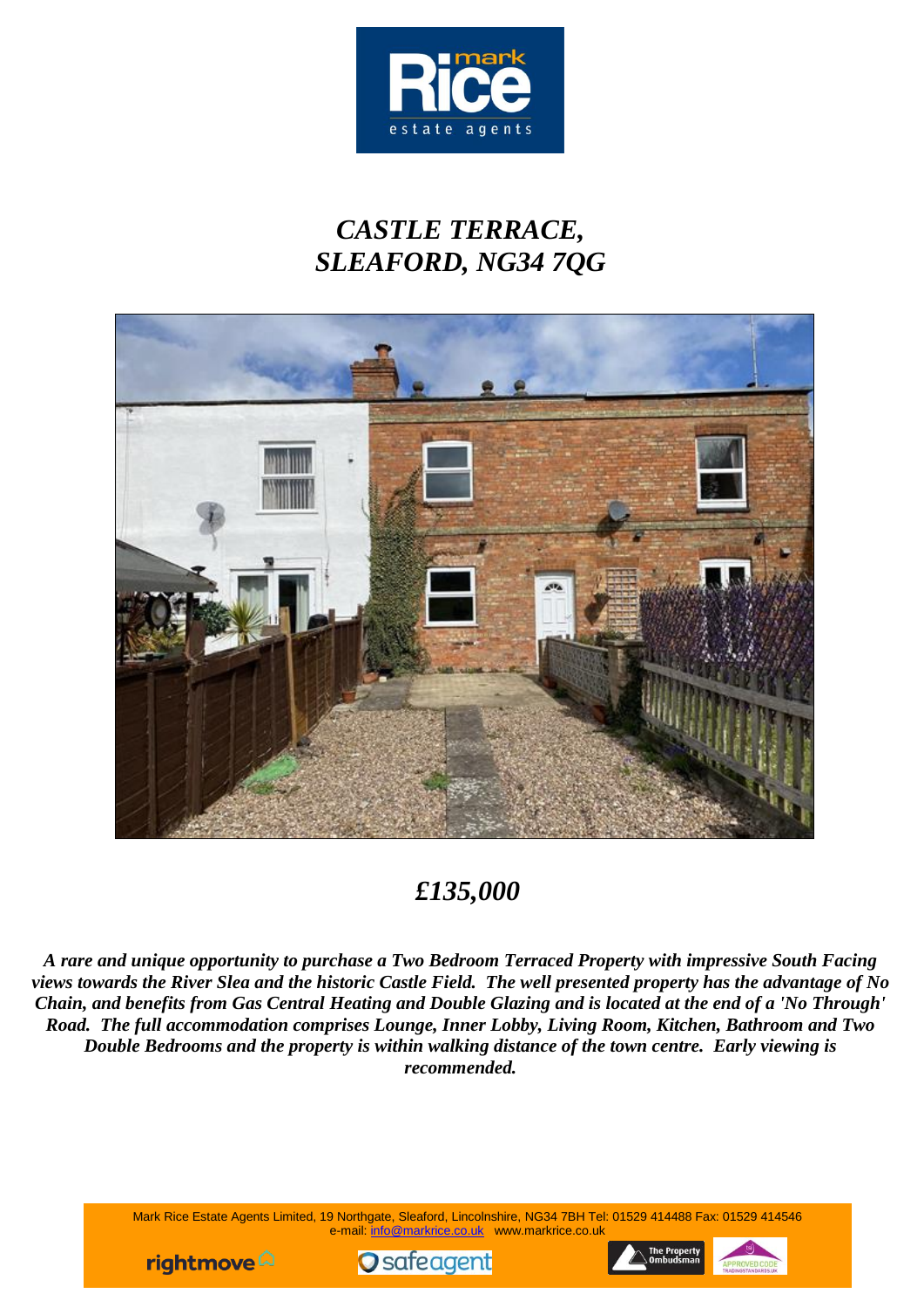#### *Location:*

*Sleaford is an expanding Market Town with amenities to cater for most day to day needs and facilities including excellent primary and secondary schools, swimming pool and leisure centre, vets, library and good road and rail links to surrounding areas, including Grantham with an Intercity rail connection to London Kings Cross.* 

#### *Directions:*

*Walking from our office head South and take the second turning on the right into Watergate. Follow this road as it enters West Banks and take the third turning on the left into Castle Terrace Road. Continue to the end of the road and walk to the left and the property is located on the right hand side.* 

*It should be noted there is no vehicular access to the property or parking.*

*\_\_\_\_\_\_\_\_\_\_\_\_\_\_\_\_\_\_\_\_\_\_\_\_\_\_\_*

*Double glazed entrance door provides access to the:*

*Living Room: 4.27m (14'0") x 3.53m (11'7") Having understairs storage cupboard with light, radiator and thermostat.*

*Inner Lobby with further door to the:*

*Lounge: 4.32m (14'2") x 3.23m (10'7") Having double glazed door to kitchen and radiator.*

#### *Kitchen: 2.34m (7'8") x 2.03m (6'8")*

*Having wall and base units, worktop, tiled splashbacks, cooker hood, inset ceramic hob, built-in oven, inset sink with monobloc tap, plumbing for washing machine and tiled floor.*

#### *Bathroom:*

*Having a bath with mixer tap and shower attachment, pedestal hand washbasin, low level w.c, tiled splashbacks, tiled floor, radiator and extractor fan.*

*Stairs from the Inner Lobby provide access to the First Floor Landing.*

*Bedroom 1: 4.37m (14'4") x 3.35m (11'0") Having walk-in cupboard, radiator and views towards the River Slea and Castle Field.*

*Bedroom 2: 4.39m (14'5") x 3.66m (12'0") Having radiator and cupboard housing the gas combination boiler.*

#### *Outside:*

*There is a Yard to the rear of the property which provides access to the Attached Store 2.44m (8'0") x 1.68m (5'6") having a cold water tap. The front gardens have a pedestrian access alongside the river and are mostly laid to gravel.*



 *Living Room*



 *Lounge*



 *Kitchen*



 *Bathroom*



 *Bedroom 1*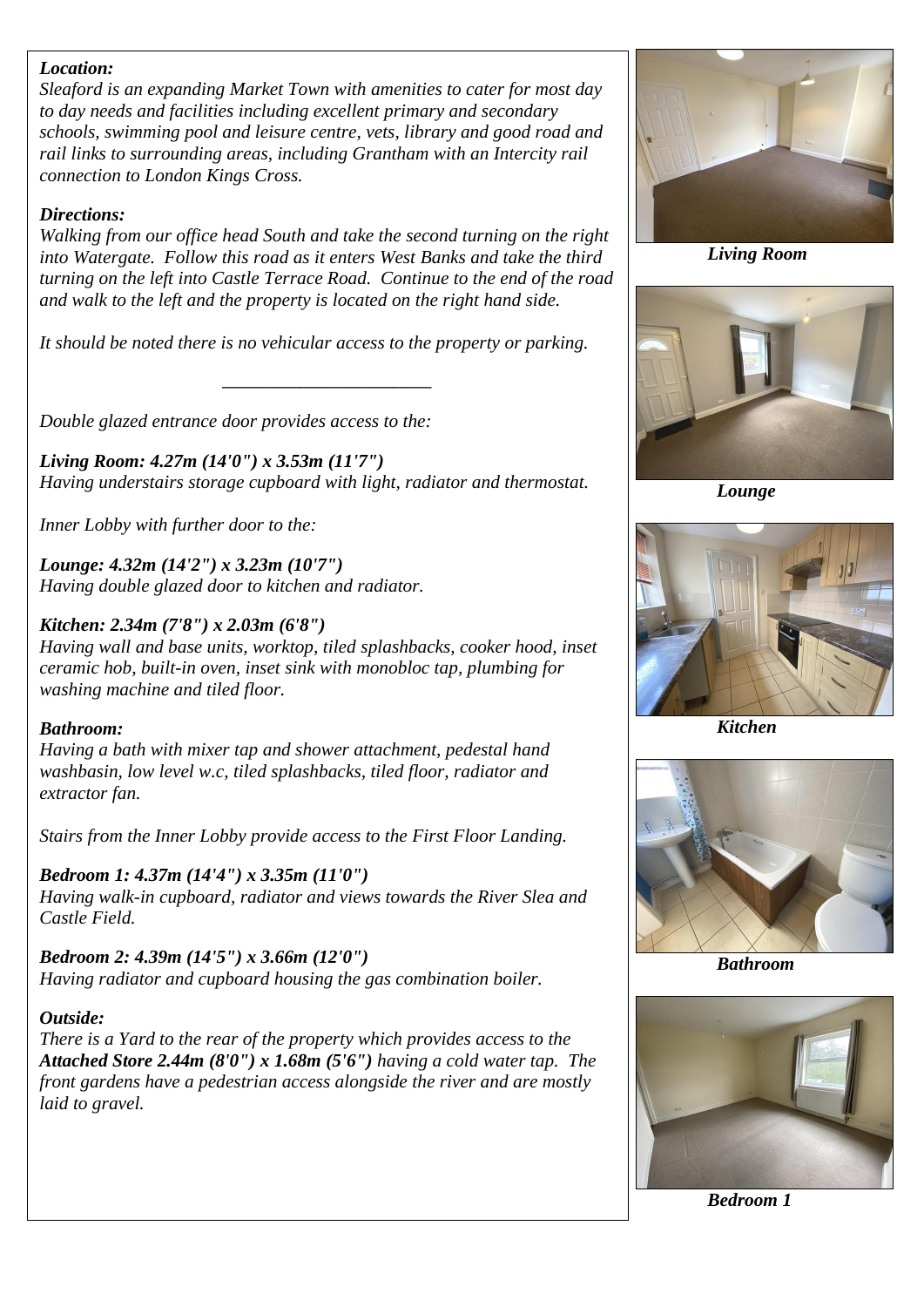





*Agents Note: These particulars are set out for the guidance of proposed purchasers and act as a general guideline and do not constitute part of an offer or contract. Measurements shown are approximate and are to be used as a guide only and should not be relied upon when ordering carpets etc. We have not tested the equipment or central heating system if mentioned in these particulars and prospective purchasers are to satisfy themselves as to their order. All descriptions, references to condition or permissions are given in good faith and are believed to be correct, however, any prospective purchasers should not rely on them as statements or representations of fact and purchasers should satisfy themselves by inspection or otherwise as to the authority to give any warranty or representation whatsoever in respect of this property. No responsibility can be accepted for any expenses incurred by intending purchasers in inspecting properties that have been sold or withdrawn.*